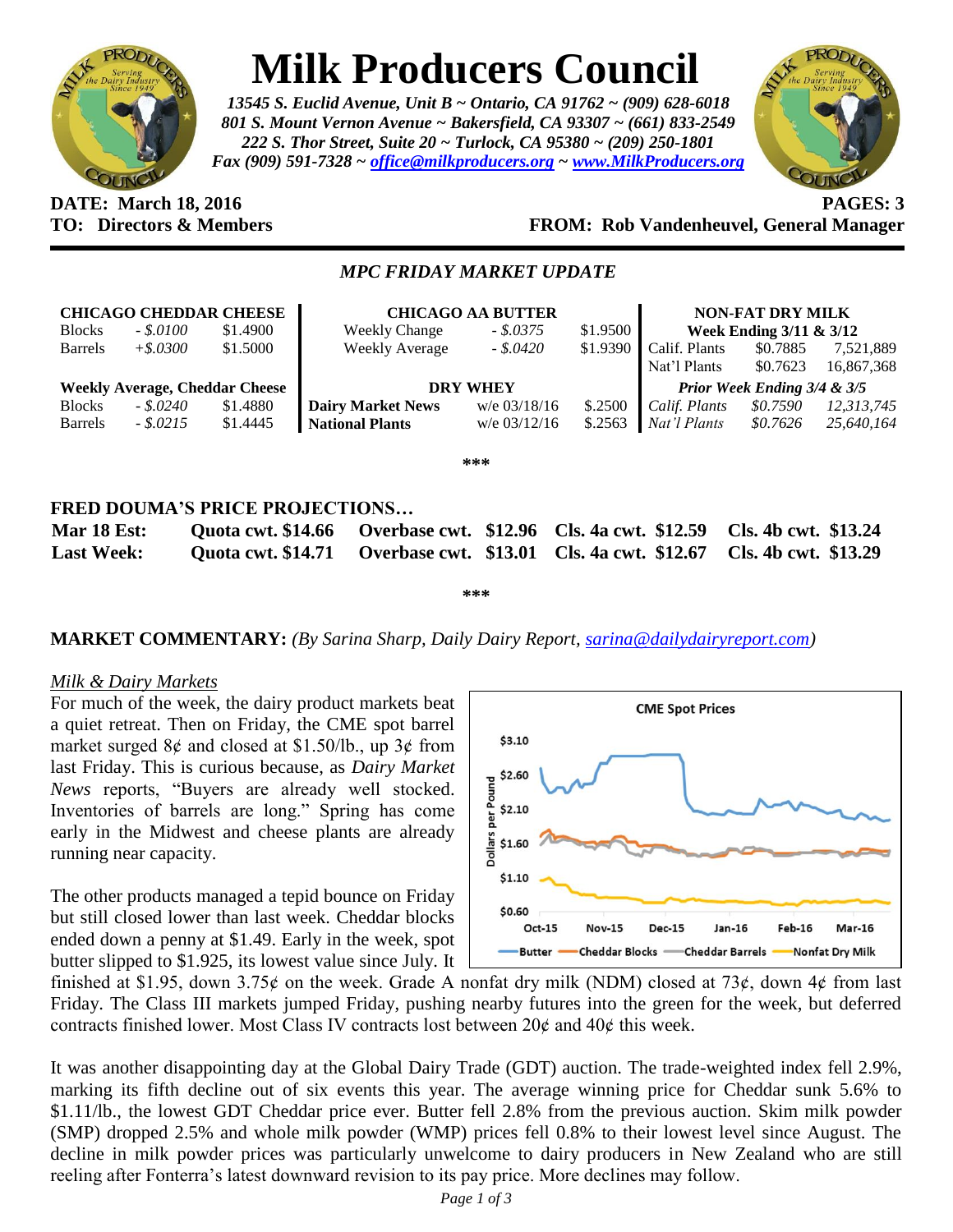Dairy product prices in Europe continue to languish, but dairy producers gained at least the hope of some financial relief this week. The European Commission agreed to allow its member states to pay dairy producers up to  $E15,000$  directly, if the national governments have the inclination and the funds. In light of industry pain, cooperatives and other producer organizations are temporarily permitted to establish voluntary agreements to limit production. The European Commission also doubled the volumes it will accept in its intervention purchase program, bringing the SMP ceiling to 218,000 metric tons and the butter ceiling to 100,000 metric tons.





As of March 13, there were 73,426 metric tons or 162 million pounds of SMP in intervention storage; the program was quickly approaching its initial limit. By doubling the volume, the European Commission has preserved the roughly  $80¢$  floor in the milk powder market and also effectively extended the ceiling at the same level. As global production slows and the price of milk powder recovers, the European government will be competing against processors to sell SMP and reduce intervention stocks.

In February, U.S. milk production totaled 16.9 billion pounds, up 1% from 2015 after adjusting for Leap Year. Mild weather in much of the nation boosted output per cow. Output in California totaled 3.3 billion pounds, down 2.9% from the prior year. Texas and New Mexico reported

production down 2% and 6%, respectively, from February 2015. Production dropped 1.7% in Florida and 1.4% in Virginia on a daily average basis.

Milk continues to gush in the Midwest and, to a lesser extent, in the Northeast. Production was up 7.8% in Michigan, 5% in Wisconsin, 4.6% in New York, and 4.4% in Indiana. Processing capacity could really become an issue in both regions throughout the spring flush.

There were 9.312 million cows in the dairy herd in February, 2,000 more than in January and 4,000 more than February 2015. The herd remains much smaller than it was late last year, before dairy producers in New Mexico and Texas suffered painful losses in the icy grip of Winter Storm Goliath. There is no shortage of heifers and they are slowly rebuilding those herds.



For the week ending March 5, dairy cow slaughter totaled 59,073 head, down 1.7% from the previous week. For the year to date, the cull rate is basically steady with 2015.